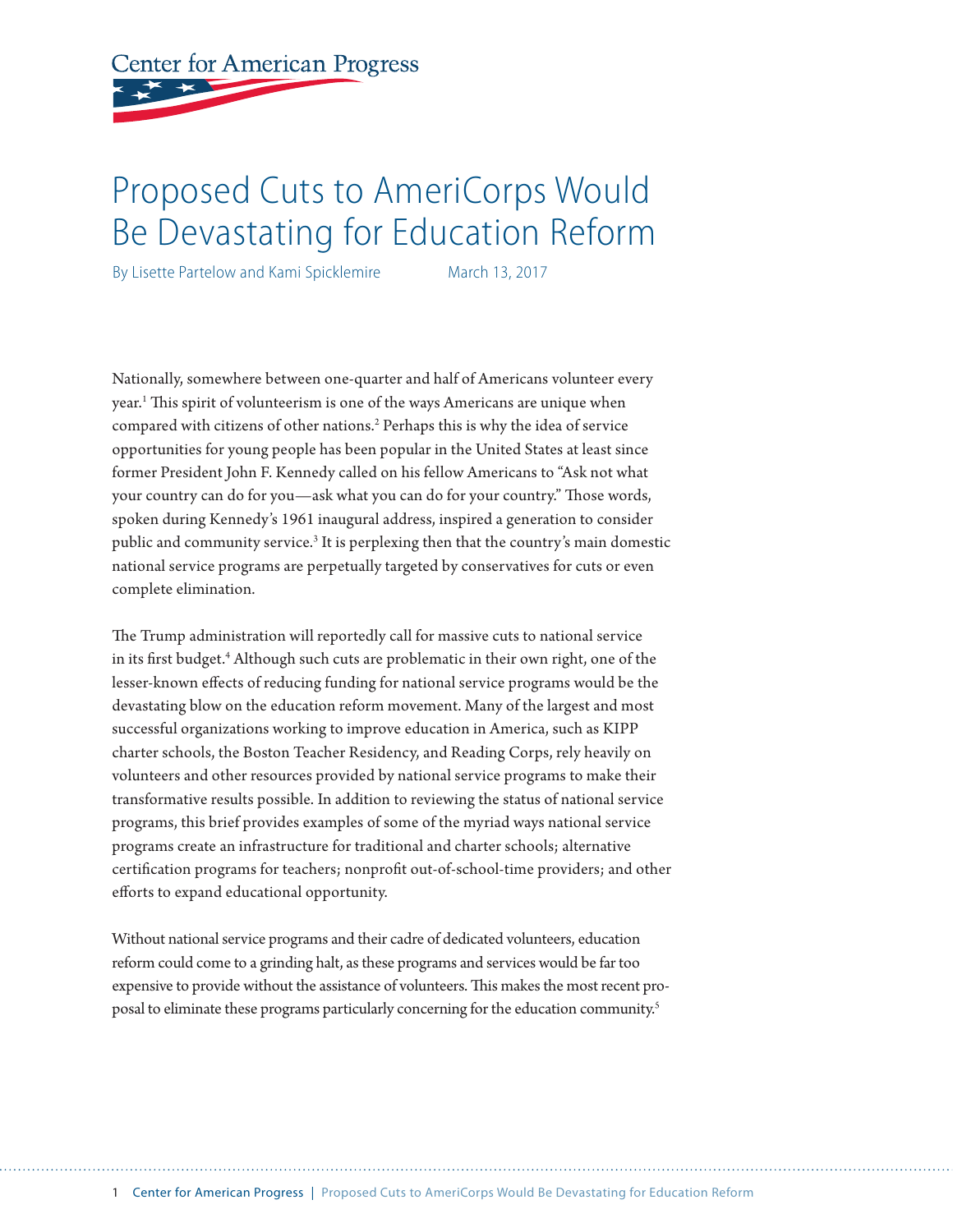# National service in America

The Corporation for National and Community Service, or CNCS, is a federal agency that runs and distributes grants to a variety of national and community service programs, often in partnership with nonprofits and faith-based organizations. The CNCS runs several programs, including AmeriCorps, Senior Corps, the Social Innovation Fund, and the Volunteer Generation Fund.<sup>6</sup> It also provides grants to states to administer their own service commissions, which in turn provide grants to local organizations.<sup>7</sup>

According to its website, CNCS programs serve more than 50,000 unique sites across the country.8 AmeriCorps, the largest of the CNCS programs, accounts for more than 21,000 of these sites and provides service opportunities for more than 80,000 volunteers.<sup>9</sup>

# Costs and benefits of national service

In fiscal year 2016, the CNCS' total operation budget was \$788 million.<sup>10</sup> Although this number may sound large, this amounts to 0.02 percent of the federal budget—\$3.854 trillion—and 0.14 percent of federal nonmilitary discretionary spending—\$561 billion.<sup>11</sup>

Not only are CNCS programs an extremely small portion of the federal budget, they are also known for being some of the most efficient and effective uses of federal funds. According to sociologist Peter Frumkin and his co-author JoAnn Jastrzab, every \$1 spent on AmeriCorps state and national programs provides the federal government with \$3.52 worth of work. Even for the National Civilian Community Corps, or NCCC, which is more expensive because it provides volunteers with housing, every \$1 spent provides \$1.45 worth of work.12

Another study, which looked at the aggregate costs and benefits of national service including both social and fiscal—estimated the social and economic returns to total approximately \$7.5 billion. This amounted to a return of more than \$2 for every taxpayer dollar spent and a social return of nearly \$4 for every dollar spent.<sup>13</sup> The social return included benefits such as improved skills and human capital, greater lifetime civic engagement, lower delinquency and criminal activity, and even improved health status for volunteers.14 Cost-benefit analyses of more than 50 individual AmeriCorps programs have yielded similar results.15

#### Popularity of national service

Both the concept of national service and AmeriCorps, specifically, are extremely popular. A 2015 poll of voters in swing states reported that 83 percent of voters including 90 percent of Democrats, 78 percent of Republicans, and 84 percent of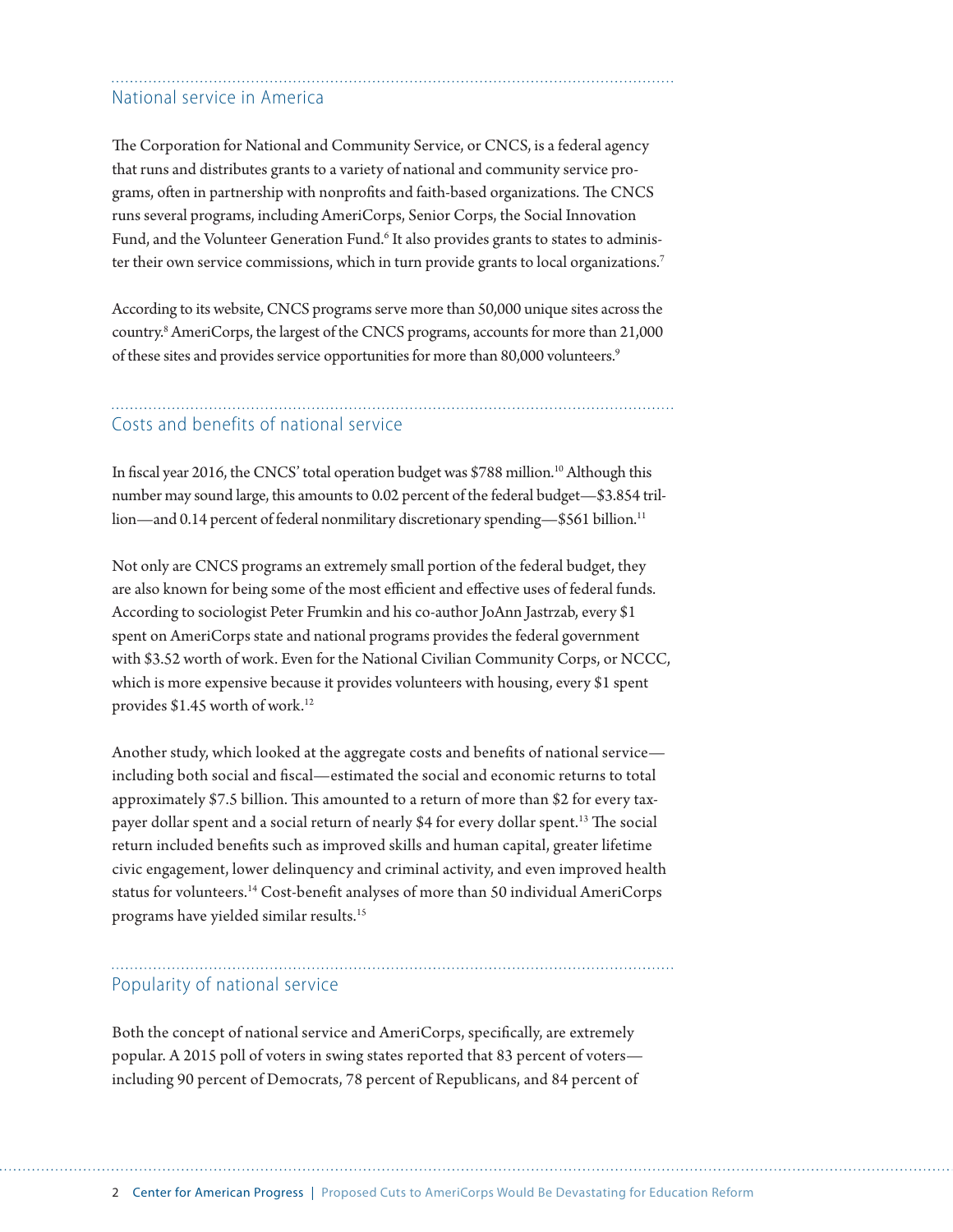independents—support investments in national service programs. Only 12 percent of Republicans reported that they would prefer to completely defund national service programs.16 Likewise, large majorities reported supporting AmeriCorps and other types of CNCS programs.<sup>17</sup>

# Funding threats and cuts

Despite its efficiency and its popularity, the CNCS is perpetually on the chopping block. Seemingly unaware of its positive brand and effectiveness, former Rep. Dick Armey (R-TX) even went so far as to call AmeriCorps "a welfare program for aspiring yuppies."18 Rep. Virginia Foxx (R-NC), the current chair of the House Committee on Education and the Workforce, which oversees AmeriCorps, has called the program a "government-authorized charity" because of the modest living allowance that volunteers receive in exchange for devoting a year or more to full-time service.<sup>19</sup>

Below is a short list of just some of the funding challenges the CNCS has faced in recent years:

- **2003:** President George W. Bush signs legislation cutting AmeriCorps' budget by one-third.20
- **2003:** Budget cuts cause the CNCS to announce an 80 percent reduction in AmeriCorps volunteers.<sup>21</sup>
- **2004–2008:** President Bush's budgets call for level funding or reductions of up to 10 percent.<sup>22</sup> President Bush's FY 2007 budget calls for a reduction of the NCCC to less than one-fifth its size.<sup>23</sup> Congress cuts the CNCS budget in FY 2005, FY 2006, FY 2007, and FY 2008.<sup>24</sup>
- **2009–2010:** Passage of the Edward M. Kennedy Serve America Act with bipartisan support authorizes the expansion of national service programs for the first time in years, and appropriations allocated to the CNCS increase in FY 2009, as well as through the American Reinvestment and Recovery Act, and in FY 2010.<sup>25</sup>
- **2011–2013:** Congress begins to reverse the CNCS funding expansions of 2009 and 2010. The Republican-controlled House votes to zero out AmeriCorps.<sup>26</sup> Cuts signed into law eliminate opportunities for service learning provided by the CNCS and reduce spending across all programs.<sup>27</sup> CNCS funding declines again in FY 2011, FY 2012, and FY 2013.<sup>28</sup>
- **2013–2017:** It is reported that President Donald Trump plans to call for elimination of AmeriCorps in his budget. This comes after CNCS funding was restored to its presequestration level for FY 2014, reversing the cuts of FY 2012 and FY 2013.<sup>29</sup> Small increases were provided in FY 2015 and FY 2016.30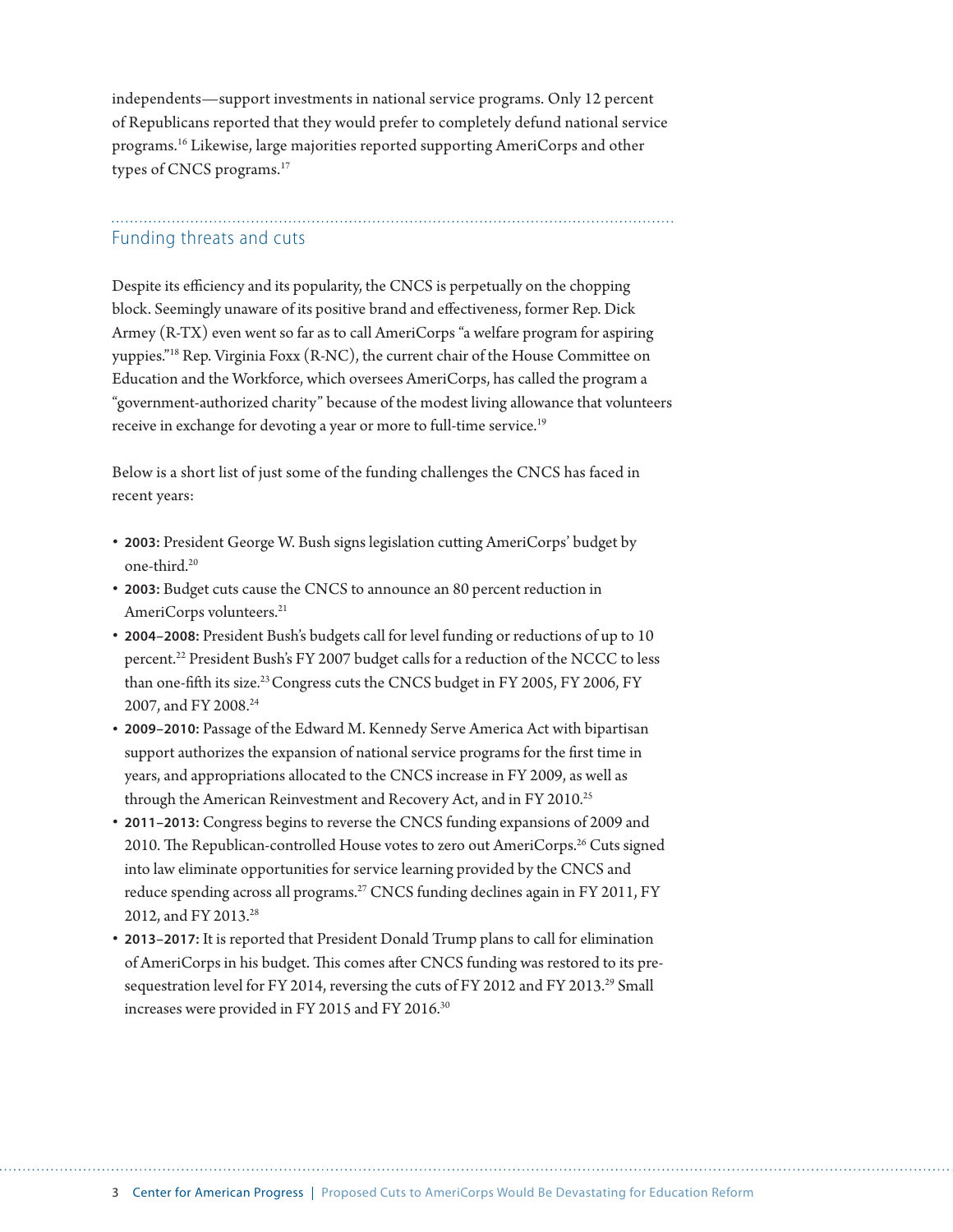### Impact of proposed funding cuts on education reform

The CNCS has a real and measurable impact on traditional public and public charter schools across the country. In 2016, an estimated 360,000 students participating in AmeriCorps state and national programs showed improved academic performance, and an estimated 152,000 students showed improved academic engagement.<sup>31</sup> A majority of AmeriCorps' competitive grant awardees in 2016 were educational programs that reached schools and students in 41 states and Washington, D.C.32 Additionally, state service commissions distributed more than \$130 million from the CNCS—a significant portion of which likely went to education programming.<sup>33</sup>

#### **TABLE 1 AmeriCorps grantees that benefit public schools**

Examples of programs that support both traditional public and public charter schools in the United States

| <b>Grantee</b>                           | Area of support                                                                                                                                                                   | <b>Description</b>                                                                                                                                                                                                                                                                                                                                                                                                                                                                                                                             |
|------------------------------------------|-----------------------------------------------------------------------------------------------------------------------------------------------------------------------------------|------------------------------------------------------------------------------------------------------------------------------------------------------------------------------------------------------------------------------------------------------------------------------------------------------------------------------------------------------------------------------------------------------------------------------------------------------------------------------------------------------------------------------------------------|
| <b>Boston Teacher</b><br>Residency       | New teacher and staffing support<br>in Boston Public Schools                                                                                                                      | Boston teacher residents receive a \$12,500 stipend, an individual health insurance plan, and the<br>Segal AmeriCorps Education Award through AmeriCorps' state competitive grants. The estimated<br>value for teacher residents in 2016: \$1,096,500.                                                                                                                                                                                                                                                                                         |
| Boys & Girls<br>Clubs of<br>America      | After-school programming for<br>low-income students from both<br>traditional public and public<br>charter schools                                                                 | Many AmeriCorps programs serve students after the school day ends. For example, the Boys & Girls<br>Club receives AmeriCorps competitive grant funding to provide educational after-school activities to<br>students. In 2016, clubs across the country received nearly \$2 million in national competitive grant<br>funding and likely much more through competitive state AmeriCorps grants.                                                                                                                                                 |
| City Year                                | Tutoring and school programming<br>support in traditional public and<br>public charter schools in 26 locations<br>across the United States                                        | AmeriCorps members are placed full time in schools across the country to provide additional<br>support for students at risk of dropping out of school. AmeriCorps members provide tutoring, run<br>after school activities, and support the entire school community. In 2016, the program received<br>\$33,999,681 to place nearly 3,000 members.                                                                                                                                                                                              |
| Reading<br>Corps                         | Reading intervention and tutoring<br>support in traditional public and<br>public charter schools in more than<br>350 school districts in 13 locations<br>across the United States | Many AmeriCorps members support schools through tutoring and reading programs, such as<br>Reading Corps. Reading Corps is the largest AmeriCorps tutoring program in the country and<br>received more than \$18 million through AmeriCorps competitive grant funding in 2016.                                                                                                                                                                                                                                                                  |
| Relay Graduate<br>School of<br>Education | Teacher preparation and new teacher sup-<br>port in traditional public and public charter<br>schools in 11 locations across<br>the United States                                  | Relay Graduate School of Education receives competitive Corporation for National Community<br>Service grant funding, and all teaching residents have the opportunity to serve as AmeriCorps<br>members and receive education awards for tuition or to pay off loans. In 2016, the organization<br>received \$80,850 in competitive grant funding, and residents received an estimated \$866,250 in<br>Segal AmeriCorps Education Awards.                                                                                                       |
| <b>Teach For</b><br>America              | New teacher and staffing support in<br>traditional public and public charter<br>schools in 53 locations across the<br><b>United States</b>                                        | Teach For America Corps members are placed as teachers of record in schools across the country.<br>Many Teach For America locations receive competitive AmeriCorps grant funding to operate. Addi-<br>tionally, members receive Segal AmeriCorps Education Awards to be used toward tuition or student<br>loan repayments. The estimated value of the award to members in 2016: \$37,219,875. Teach for<br>America Corps members are also able to defer federal student loans during their two years of service,<br>without accruing interest. |
| <b>TNTP Teaching</b><br>Fellows          | New teacher and staffing support in<br>traditional public and public charter<br>schools in five states across the<br><b>United States</b>                                         | TNTP places teaching fellows in classrooms across the country, and many of its members are eligible<br>to receive Segal AmeriCorps Education Awards. The estimated value of this award to teaching fellows<br>in 2016: \$4,620,000.                                                                                                                                                                                                                                                                                                            |

Sources: Boston Teacher Residency, "Program," available at http://www.bostonteacherresidency.org/program/ (last accessed March 2017); Corporation for National and Community Service, "AmeriCorps in Massachusetts," available at https://www.nationalservice.gov/sites/default/files/upload/state\_profiles/pdf\_2017/MA%20AmeriCorps.pdf (last accessed March 2017); Corporation for National and Community Service, "2016 AmeriCorps Grants," available at https://www.nationalservice.gov/node/37814 (last accessed March 2017); City Year, "#MakeBetterHappen: Annual Report 2015" (2015), available at https://www.cityyear. org/sites/default/files/AnnualReport2015vFinal\_lowRes%20%281%29.pdf; City Year,"Our Approach,"available at https://www.cityyear.org/what-we-do/our-approach (last accessed March 2017); Reading Corps,<br>"Homepage,"http://www.r March 2017); Teach For America, "Where We Work," available at https://www.teachforamerica.org/where-we-work (last accessed March 2017); Teach For America, "Salary, Benefits, and Aid," available at https://www.<br>teachforamer Teaching Fellows, "Salary and Benefits," available at https://nycteachingfellows.org/salary-benefits (last accessed March 2017).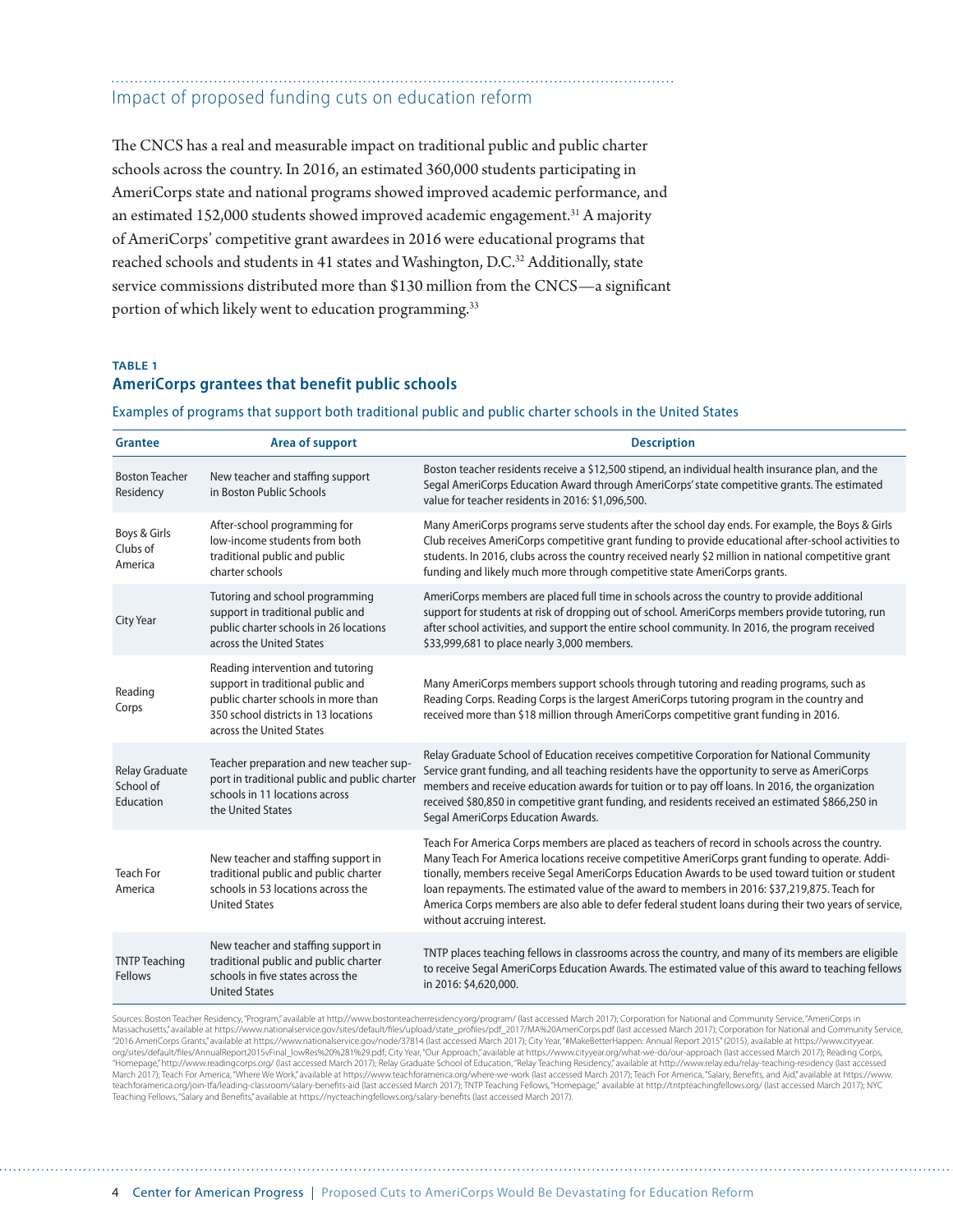Under the Trump administration's current proposal to cut AmeriCorps funding, schools and students would suffer. It would be extremely costly to replace the volunteers who provide much-needed support during and after the school day. The programs detailed above, and many others like them, would have to be vastly scaled back or cut entirely as it would become too expensive to maintain their current levels of operation.

Reducing or eliminating funding for these programs would also be especially harmful to charter management organizations that recruit heavily from the AmeriCorps alumni network, including KIPP, Success Academy Charter Schools, and Green Dot Public Schools, all of which have formed official "career partnerships" with City Year, or Uncommon Schools, which advertises on the AmeriCorps alumni career site.<sup>34</sup> Likewise, public charter schools and traditional districts looking to fill hard-to-staff schools and subject areas also rely on AmeriCorps-funded teacher residencies and teaching fellowships and would likely be in trouble if these programs disappeared.<sup>35</sup> For example, Achievement First, a network of public charter schools, has described Teach For America as "its most effective recruiting source," hiring both AmeriCorps members and alumni from the program.<sup>36</sup>

Many of these programs, such as the Boston Teacher Residency, also provide a muchneeded pathway for schools to diversify their teacher workforce.<sup>37</sup> Cutting support for these teacher residencies and fellowships, which focus on recruiting excellent and diverse candidates, will contribute to the widening teacher diversity gap.<sup>38</sup>

The programs listed above represent just a fraction of the impact and reach that the CNCS has on students and schools. Beyond providing funding to programs through AmeriCorps state and national grants, the CNCS also administers a number of its own programs that support schools, students, and education nonprofits, including Senior Corps and AmeriCorps VISTA. Senior Corps' Foster Grandparents program provides an opportunity for volunteers age 55 and older to serve as mentors and tutors for students.39 In 2016, an estimated 24,000 Foster Grandparents volunteers served approximately 200,000 students.<sup>40</sup> Similarly, in 2016, AmeriCorps VISTA volunteers were approved to provide capacity-building assistance to more than 2,900 education-related project sites.41 Cutting funding for the CNCS would mean eliminating a substantial amount of necessary support for traditional public and public charter schools and would hurt low-income students across the country.

#### Conclusion

While it may not be widely known, many of the positive changes seen in education reform over the past few decades—from replication of high-quality charter schools to expansion of teacher residency programs—have been made possible, at least in part, through partnerships with AmeriCorps and other national service programs.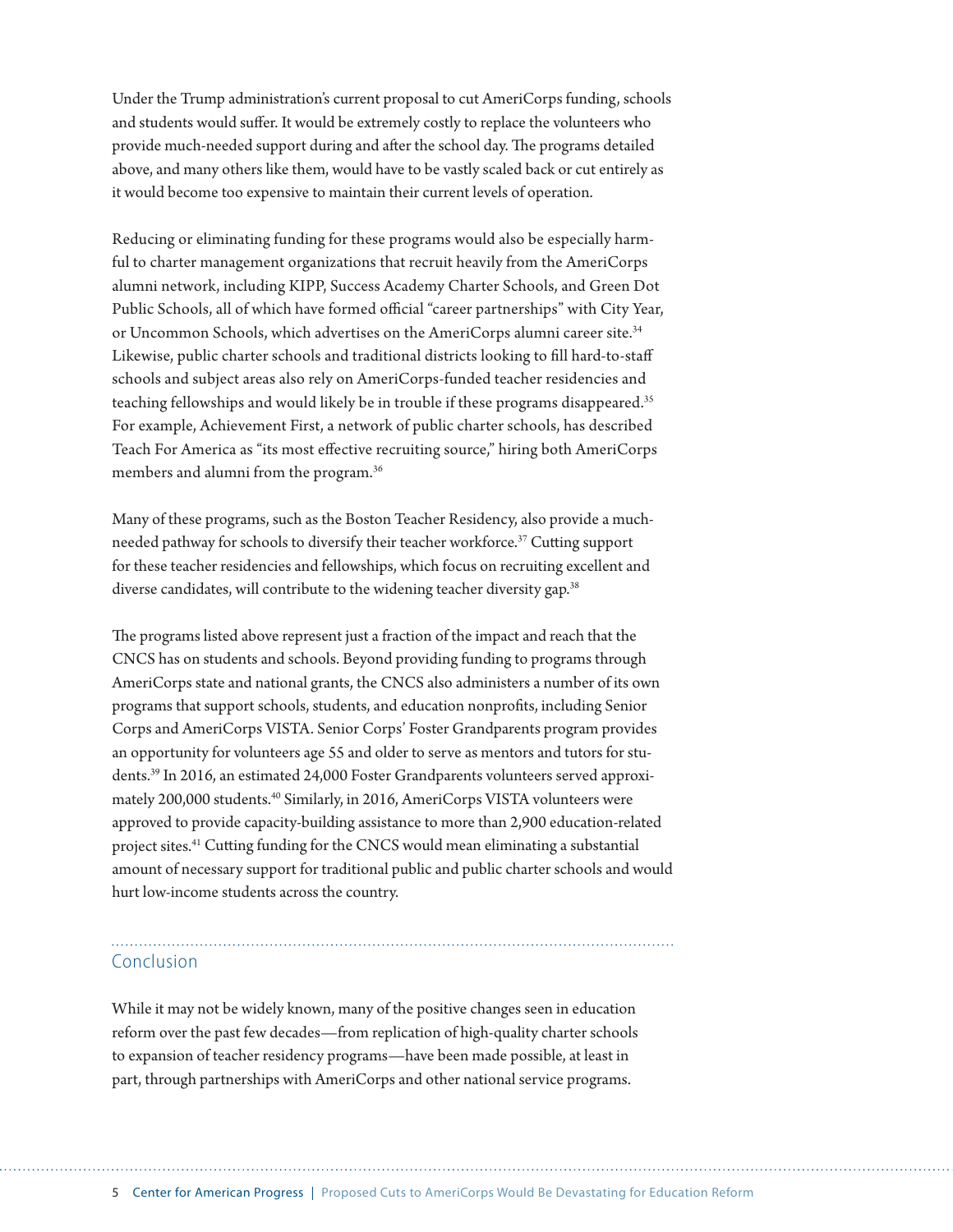Eliminating national service programs would harm thousands of schools and hundreds of thousands of students— who receive everything from after-school programming to help applying to colleges to reading tutoring as a result of AmeriCorps and national service funding—and decimate these successful programs.

*Lisette Partelow is the Director of K-12 Strategic Initiatives at the Center for American Progress. Kami Spicklemire is an Education Campaign Manager at the Center.*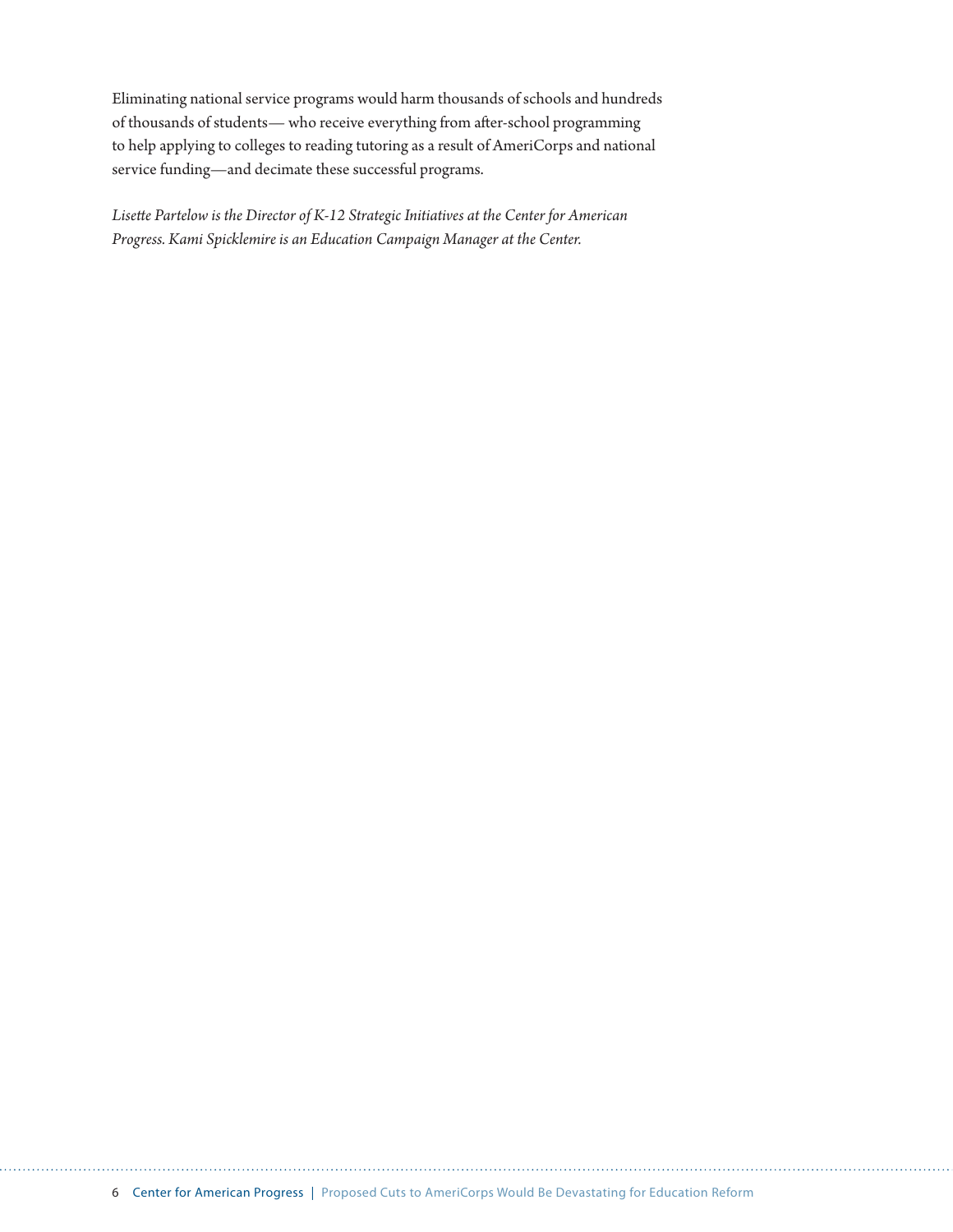#### Endnotes

- 1 Anna Bernasek, "Volunteering in America is on the Decline," *Newsweek*, September 23, 2014, available at [http://www.](http://www.newsweek.com/2014/10/03/volunteering-america-decline-272675.html) [newsweek.com/2014/10/03/volunteering-america](http://www.newsweek.com/2014/10/03/volunteering-america-decline-272675.html)[decline-272675.html;](http://www.newsweek.com/2014/10/03/volunteering-america-decline-272675.html) Gallup, "Most Americans Practice Charitable Giving, Volunteerism," December 13, 2013, available at [http://www.gallup.com/poll/166250/americans](http://www.gallup.com/poll/166250/americans-practice-charitable-giving-volunteerism.aspx)[practice-charitable-giving-volunteerism.aspx.](http://www.gallup.com/poll/166250/americans-practice-charitable-giving-volunteerism.aspx)
- 2 Elisabeth Eaves, "Who Gives The Most?", *Forbes*, December 26, 2008, available at [https://www.forbes.com/2008/12/24/](https://www.forbes.com/2008/12/24/america-philanthropy-income-oped-cx_ee_1226eaves.html) [america-philanthropy-income-oped-cx\\_ee\\_1226eaves.html.](https://www.forbes.com/2008/12/24/america-philanthropy-income-oped-cx_ee_1226eaves.html)
- 3 John F. Kennedy Presidential Library and Museum, "Inaugural Address, 20 January 1961," available at [https://www.](https://www.jfklibrary.org/Asset-Viewer/BqXIEM9F4024ntFl7SVAjA.aspx) [jfklibrary.org/Asset-Viewer/BqXIEM9F4024ntFl7SVAjA.aspx](https://www.jfklibrary.org/Asset-Viewer/BqXIEM9F4024ntFl7SVAjA.aspx) (last accessed March 2017).
- 4 Sharon LaFraniere and Alan Rappeport, "Popular Domestic Programs Face Ax Under First Trump Budget," *The New York Times*, February 17, 2017, available at [https://www.nytimes.](https://www.nytimes.com/2017/02/17/us/politics/trump-program-eliminations-white-house-budget-office.html?_r=0) [com/2017/02/17/us/politics/trump-program-eliminations](https://www.nytimes.com/2017/02/17/us/politics/trump-program-eliminations-white-house-budget-office.html?_r=0)white-house-budget-office.html? r=0.
- 5 Ibid.
- 6 Corporation for National and Community Service, "About CNCS," available at <https://www.nationalservice.gov/about> (last accessed February 2017).
- 7 Corporation for National and Community Service, "CNCS FY 2017 Budget Summary (dollars in thousands)," available at [https://www.nationalservice.gov/sites/default/files/docu](https://www.nationalservice.gov/sites/default/files/documents/CNCS%20FY%202017%20Budget%20Chart.pdf)[ments/CNCS%20FY%202017%20Budget%20Chart.pdf](https://www.nationalservice.gov/sites/default/files/documents/CNCS%20FY%202017%20Budget%20Chart.pdf) (last accessed February 2017).
- 8 Corporation for National and Community Service, "About CNCS."
- 9 Corporation for National and Community Service, "AmeriCorps," available at [https://www.nationalservice.gov/](https://www.nationalservice.gov/programs/americorps) [programs/americorps](https://www.nationalservice.gov/programs/americorps) (last accessed February 2017).
- 10 Corporation for National and Community Service, "CNCS FY 2017 Budget Summary (dollars in thousands)."
- 11 Congressional Budget Office, "The Budget and Economic Outlook: 2017 to 2027" (2017), available at [https://www.](https://www.cbo.gov/sites/default/files/115th-congress-2017-2018/reports/52370-outlook.pdf) [cbo.gov/sites/default/files/115th-congress-2017-2018/](https://www.cbo.gov/sites/default/files/115th-congress-2017-2018/reports/52370-outlook.pdf) [reports/52370-outlook.pdf](https://www.cbo.gov/sites/default/files/115th-congress-2017-2018/reports/52370-outlook.pdf).
- 12 Melissa Bass, "No Good Deed Goes Unpunished," *Washington Monthly*, May/June 2011, available at [http://washing](http://washingtonmonthly.com/magazine/mayjune-2011/no-good-deed-goes-unpunished/)[tonmonthly.com/magazine/mayjune-2011/no-good-deed](http://washingtonmonthly.com/magazine/mayjune-2011/no-good-deed-goes-unpunished/)[goes-unpunished/](http://washingtonmonthly.com/magazine/mayjune-2011/no-good-deed-goes-unpunished/).
- 13 Clive Belfield, "The Economic Value of National Service" (New York: Center for Benefit-Cost Studies in Education, Teachers College, Columbia University, 2013), available at [http://cbcse.org/wordpress/wp-content/uploads/2013/09/](http://cbcse.org/wordpress/wp-content/uploads/2013/09/belfield.FranklinProject_EconomicValue_final-1.pdf) [belfield.FranklinProject\\_EconomicValue\\_final-1.pdf.](http://cbcse.org/wordpress/wp-content/uploads/2013/09/belfield.FranklinProject_EconomicValue_final-1.pdf)
- 14 Clive Belfield, "The Economics: Why National Service Is Worth It," *Democracy Journal* 33 (2014), available at [http://](http://democracyjournal.org/magazine/33/the-economics-why-national-service-is-worth-it/) [democracyjournal.org/magazine/33/the-economics-why](http://democracyjournal.org/magazine/33/the-economics-why-national-service-is-worth-it/)[national-service-is-worth-it/.](http://democracyjournal.org/magazine/33/the-economics-why-national-service-is-worth-it/)
- 15 Melissa Bass, *The Politics and Civics of National Service: Lessons from the Civilian Conservation Corps, VISTA, and AmeriCorps* (Washington: Brookings Institution Press, 2013).
- 16 AnnMaura Connolly, "Voters Speak: Protect National Service Funding," The Huffington Post, November 5, 2015, available at [http://www.huffingtonpost.com/annmaura-connolly/](http://www.huffingtonpost.com/annmaura-connolly/voters-speak-protect-nati_b_8478820.html) [voters-speak-protect-nati\\_b\\_8478820.html](http://www.huffingtonpost.com/annmaura-connolly/voters-speak-protect-nati_b_8478820.html).
- 17 Michael Meyers, "Voices for National Service Presidential Battleground Poll: Presidential Battleground Poll Results" (Alexandria: TargetPoint Consulting, 2015), available at [http://voicesforservice.org/wp-content/uploads/2016/03/](http://voicesforservice.org/wp-content/uploads/2016/03/TargetPoint-National-Service-Memo-Final.pdf) [TargetPoint-National-Service-Memo-Final.pdf.](http://voicesforservice.org/wp-content/uploads/2016/03/TargetPoint-National-Service-Memo-Final.pdf)

18 Ron Fournier, "How Obama and Congress Failed Ameri-Corps, and Failed America – Again," *The Atlantic*, August 1, 2013, available at [https://www.theatlantic.com/politics/](https://www.theatlantic.com/politics/archive/2013/08/how-obama-and-congress-failed-americorps-and-failed-america-again/461322/) [archive/2013/08/how-obama-and-congress-failed-ameri](https://www.theatlantic.com/politics/archive/2013/08/how-obama-and-congress-failed-americorps-and-failed-america-again/461322/)[corps-and-failed-america-again/461322/.](https://www.theatlantic.com/politics/archive/2013/08/how-obama-and-congress-failed-americorps-and-failed-america-again/461322/)

- 19 *Congressional Record*, daily ed., March 18, 2009, p. H3535–  $H3543$
- 20 Amanda Terkel, "Bush Takes Budget Axe to America's Volunteers," ThinkProgress, February 13, 2007, available at https:// thinkprogress.org/bush-takes-budget-axe-to-americasvolunteers-973faa29009f#.8gmumrbbv.
- 21 Philanthropy News Digest, "AmeriCorps Cuts Funding for Volunteer Programs," June 18, 2003, available at [http://](http://philanthropynewsdigest.org/layout/set/html_min/news/americorps-cuts-funding-for-volunteer-programs) [philanthropynewsdigest.org/layout/set/html\\_min/news/](http://philanthropynewsdigest.org/layout/set/html_min/news/americorps-cuts-funding-for-volunteer-programs) [americorps-cuts-funding-for-volunteer-programs](http://philanthropynewsdigest.org/layout/set/html_min/news/americorps-cuts-funding-for-volunteer-programs).
- 22 Terkel, "Bush Takes Budget Axe to America's Volunteers."
- 23 Christopher Lee, "AmeriCorps Civilian Program Faces \$22 Million Budget Cut," *The Washington Post*, February 28, 2006, available at [http://www.washingtonpost.com/wp-dyn/con](http://www.washingtonpost.com/wp-dyn/content/article/2006/02/27/AR2006022701190.html)[tent/article/2006/02/27/AR2006022701190.html.](http://www.washingtonpost.com/wp-dyn/content/article/2006/02/27/AR2006022701190.html)
- 24 Corporation for National and Community Service, "Appendix A: Appropriations History," available at [https://www.](https://www.nationalservice.gov/sites/default/files/documents/2009_budget_apphistory_0.pdf) [nationalservice.gov/sites/default/files/documents/2009\\_](https://www.nationalservice.gov/sites/default/files/documents/2009_budget_apphistory_0.pdf) [budget\\_apphistory\\_0.pdf](https://www.nationalservice.gov/sites/default/files/documents/2009_budget_apphistory_0.pdf) (last accessed March 2017).
- 25 Corporation for National and Community Service, "Edward M. Kennedy Serve America Act," available at [https://www.](https://www.nationalservice.gov/about/legislation/edward-m-kennedy-serve-america-act) [nationalservice.gov/about/legislation/edward-m-kennedy](https://www.nationalservice.gov/about/legislation/edward-m-kennedy-serve-america-act)[serve-america-act](https://www.nationalservice.gov/about/legislation/edward-m-kennedy-serve-america-act) (last accessed March 2017); Corporation for National and Community Service, "Annual Financial Report: Fiscal Year 2010" (2011), available at [https://www.na](https://www.nationalservice.gov/sites/default/files/documents/11_1115_final_fy_10_afr_0.pdf)[tionalservice.gov/sites/default/files/documents/11\\_1115\\_fi](https://www.nationalservice.gov/sites/default/files/documents/11_1115_final_fy_10_afr_0.pdf)[nal\\_fy\\_10\\_afr\\_0.pdf](https://www.nationalservice.gov/sites/default/files/documents/11_1115_final_fy_10_afr_0.pdf).

26 Bass, "No Good Deed Goes Unpunished."

- 27 Corporation for National and Community Service, "Fiscal Year 2011," available at [https://www.nationalservice.gov/](https://www.nationalservice.gov/about/budget-and-performance/budget/fiscal-year-2011) [about/budget-and-performance/budget/fiscal-year-2011](https://www.nationalservice.gov/about/budget-and-performance/budget/fiscal-year-2011) (last accessed March 2017).
- 28 Corporation for National and Community Service, "Corporation for National and Community Service: FY 2014 Enacted," available at [https://www.nationalservice.gov/sites/default/](https://www.nationalservice.gov/sites/default/files/documents/FY2014CNCS_Omnibus01_17_14.pdf) [files/documents/FY2014CNCS\\_Omnibus01\\_17\\_14.pdf](https://www.nationalservice.gov/sites/default/files/documents/FY2014CNCS_Omnibus01_17_14.pdf) (last accessed March 2017).
- 29 Corporation for National and Community Service, "Fiscal Year 2015," available at [https://www.nationalservice.gov/](https://www.nationalservice.gov/about/budget-and-performance/budget/fiscal-year-2015) [about/budget-and-performance/budget/fiscal-year-2015](https://www.nationalservice.gov/about/budget-and-performance/budget/fiscal-year-2015) (last accessed March 2017).
- 30 Corporation for National and Community Service, "Corporation for National and Community Service: FY 2015 Enacted"; Corporation for National and Community Service, "Fiscal Year 2016," available at [https://www.nationalservice.gov/](https://www.nationalservice.gov/about/budget-and-performance/budget/fiscal-year-2016) [about/budget-and-performance/budget/fiscal-year-2016](https://www.nationalservice.gov/about/budget-and-performance/budget/fiscal-year-2016) (last accessed March 2017); LaFraniere and Rappeport, "Popular Domestic Programs Face Ax Under First Trump Budget."
- 31 Corporation for National and Community Service, "FY 2016 Agency Financial Report" (2016), available at [https://www.](https://www.nationalservice.gov/sites/default/files/documents/CNCS_FY2016_AFR_508Compliant.pdf) [nationalservice.gov/sites/default/files/documents/CNCS\\_](https://www.nationalservice.gov/sites/default/files/documents/CNCS_FY2016_AFR_508Compliant.pdf) [FY2016\\_AFR\\_508Compliant.pdf](https://www.nationalservice.gov/sites/default/files/documents/CNCS_FY2016_AFR_508Compliant.pdf).
- 32 Corporation for National and Community Service, "2016 AmeriCorps Grants," available at [https://www.nationalser](https://www.nationalservice.gov/node/37814)[vice.gov/node/37814](https://www.nationalservice.gov/node/37814) (last accessed March 2017).
- 33 Corporation for National and Community Service, "FY 2016 Agency Financial Report"; Corporation for National and Community Service, "2016 AmeriCorps Grants."